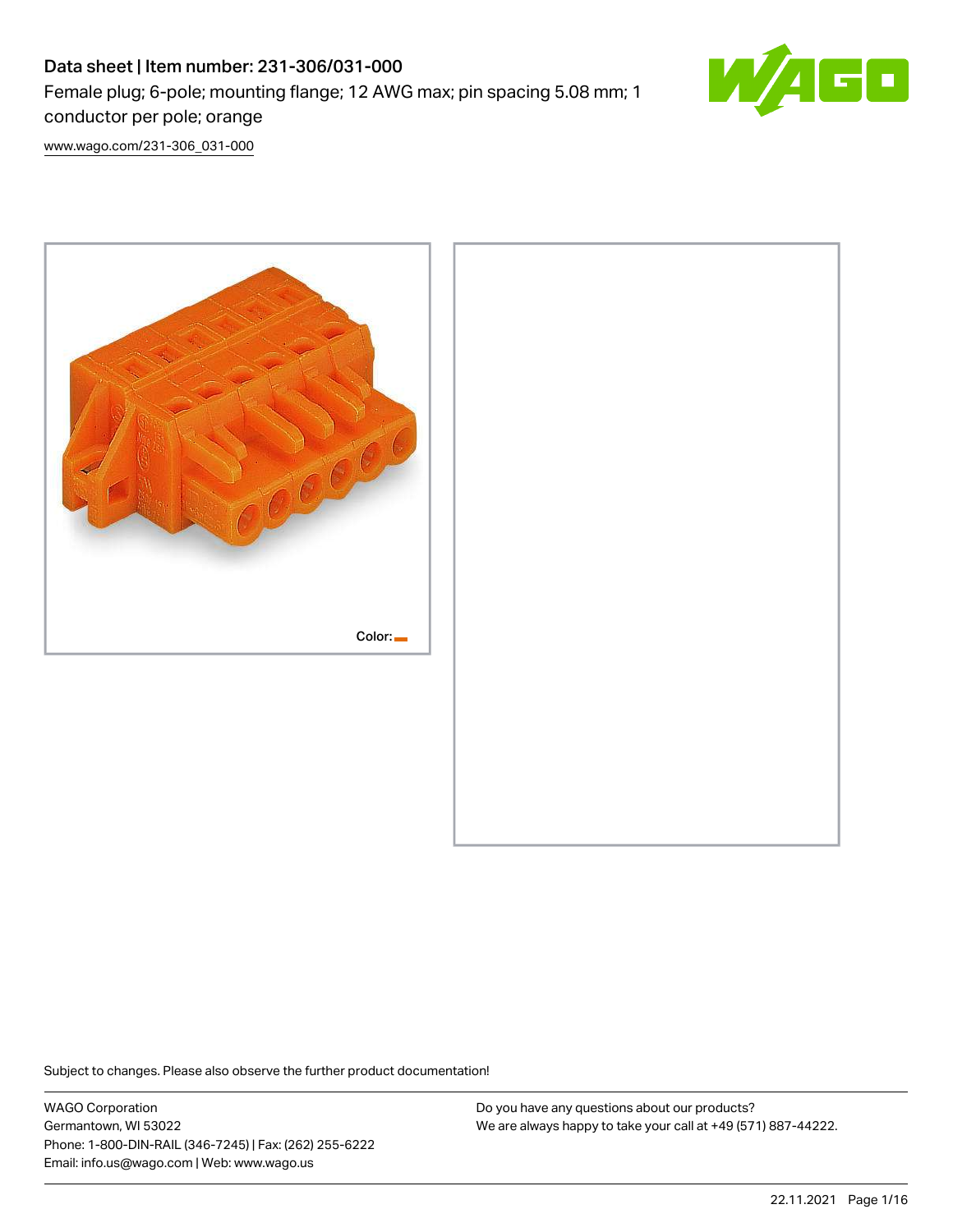

#### Dimensions in mm

 $L_1$  = (pole no. x pin spacing) + 3 mm

 $L_2$  = (pole no. x pin spacing) + 8.8 mm

 $L_3$  = (pole no. x pin spacing) + 14.8 mm

2- to 3-pole female connectors – one latch only

#### Item description

- Universal connection for all conductor types  $\blacksquare$
- Easy cable pre-assembly and on-unit wiring via vertical and horizontal CAGE CLAMP<sup>®</sup> actuation П

.<br>Subject to changes. Please also observe the further product documentation!

WAGO Corporation Germantown, WI 53022 Phone: 1-800-DIN-RAIL (346-7245) | Fax: (262) 255-6222 Email: info.us@wago.com | Web: www.wago.us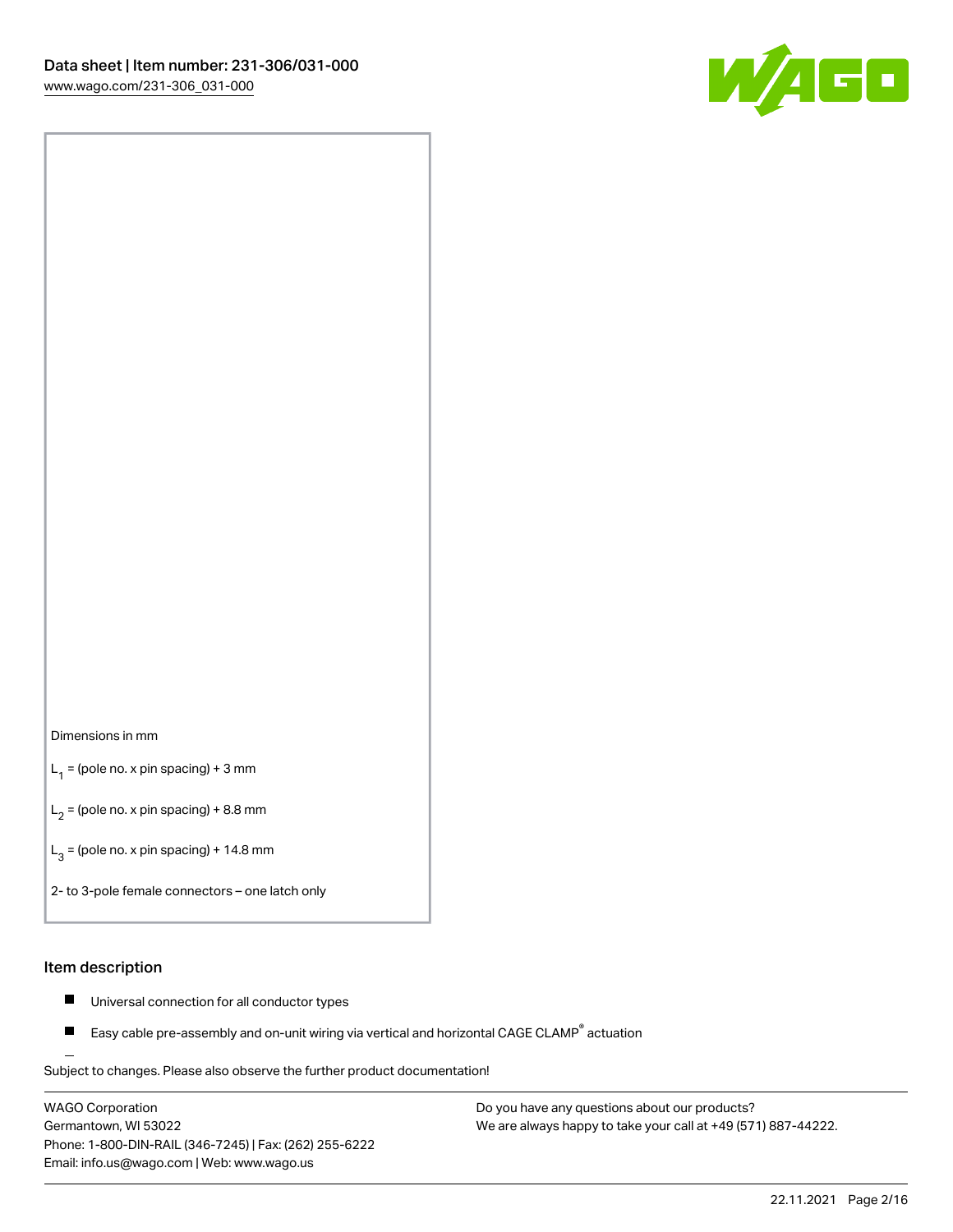W/AGO

- Integrated test ports
- $\blacksquare$ With coding fingers

# Data

# Notes

| Safety information 1 | The MCS-MULTI CONNECTION SYSTEM includes connectors<br>without breaking capacity in accordance with DIN EN 61984. When<br>used as intended, these connectors must not be connected<br>/disconnected when live or under load. The circuit design should<br>ensure header pins, which can be touched, are not live when<br>unmated. |
|----------------------|-----------------------------------------------------------------------------------------------------------------------------------------------------------------------------------------------------------------------------------------------------------------------------------------------------------------------------------|
| Variants:            | Gold-plated or partially gold-plated contact surfaces<br>Other versions (or variants) can be requested from WAGO Sales or<br>configured at https://configurator.wago.com/                                                                                                                                                         |

# Electrical data

## IEC Approvals

| Ratings per                 | IEC/EN 60664-1                                                        |
|-----------------------------|-----------------------------------------------------------------------|
| Rated voltage (III / 3)     | 320 V                                                                 |
| Rated surge voltage (III/3) | 4 <sub>kV</sub>                                                       |
| Rated voltage (III/2)       | 320 V                                                                 |
| Rated surge voltage (III/2) | 4 <sub>k</sub> V                                                      |
| Nominal voltage (II/2)      | 630 V                                                                 |
| Rated surge voltage (II/2)  | 4 <sub>k</sub> V                                                      |
| Rated current               | 16 A                                                                  |
| Legend (ratings)            | $(III / 2)$ $\triangle$ Overvoltage category III / Pollution degree 2 |

## UL Approvals

| Approvals per                  | <b>UL 1059</b> |
|--------------------------------|----------------|
| Rated voltage UL (Use Group B) | 300 V          |
| Rated current UL (Use Group B) | 15 A           |
| Rated voltage UL (Use Group D) | 300 V          |
| Rated current UL (Use Group D) | 10 A           |

## Ratings per UL

| Rated voltage UL 1977 | 600 V  |
|-----------------------|--------|
| Rated current UL 1977 | $\sim$ |

| WAGO Corporation                                       | Do you have any questions about our products?                 |
|--------------------------------------------------------|---------------------------------------------------------------|
| Germantown. WI 53022                                   | We are always happy to take your call at +49 (571) 887-44222. |
| Phone: 1-800-DIN-RAIL (346-7245)   Fax: (262) 255-6222 |                                                               |
| Email: info.us@wago.com   Web: www.wago.us             |                                                               |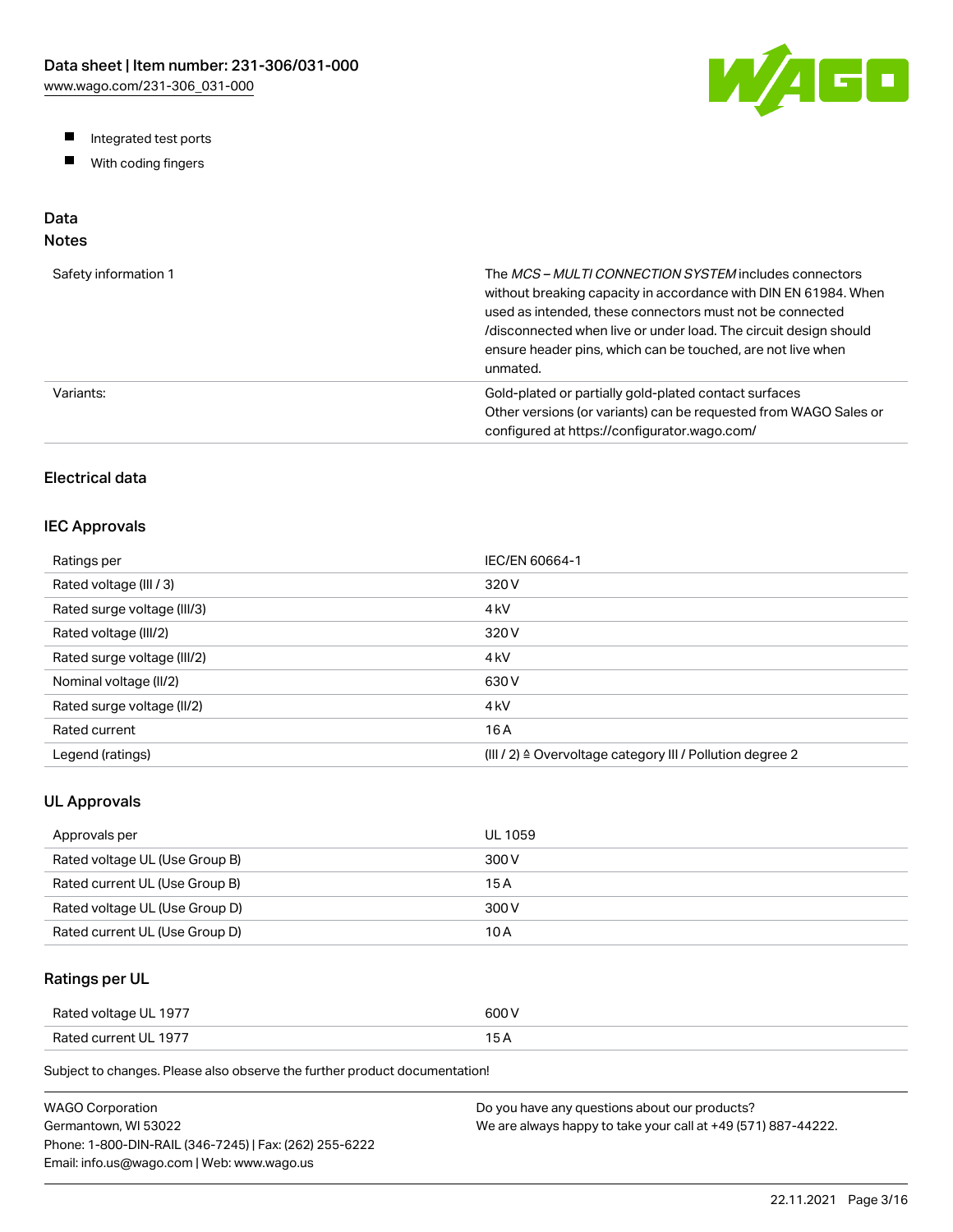

#### CSA Approvals

| Approvals per                   | CSA   |
|---------------------------------|-------|
| Rated voltage CSA (Use Group B) | 300 V |
| Rated current CSA (Use Group B) | 15 A  |
| Rated voltage CSA (Use Group D) | 300 V |
| Rated current CSA (Use Group D) | 10 A  |

## Connection data

| Total number of connection points |  |
|-----------------------------------|--|
| Total number of potentials        |  |
| Number of connection types        |  |
| Number of levels                  |  |

#### Connection 1

| Connection technology                             | CAGE CLAMP®                            |
|---------------------------------------------------|----------------------------------------|
| Actuation type                                    | Operating tool                         |
| Solid conductor                                   | $0.082.5$ mm <sup>2</sup> / 28  12 AWG |
| Fine-stranded conductor                           | $0.082.5$ mm <sup>2</sup> / 28  12 AWG |
| Fine-stranded conductor; with insulated ferrule   | $0.251.5$ mm <sup>2</sup>              |
| Fine-stranded conductor; with uninsulated ferrule | $0.252.5$ mm <sup>2</sup>              |
| Strip length                                      | $89$ mm / 0.31  0.35 inch              |
| Number of poles                                   | 6                                      |
| Conductor entry direction to mating direction     | 0°                                     |

## Physical data

| Pin spacing | 5.08 mm / 0.2 inch    |
|-------------|-----------------------|
| Width       | 45.28 mm / 1.783 inch |
| Height      | 14.3 mm / 0.563 inch  |
| Depth       | 26.45 mm / 1.041 inch |

#### Mechanical data

| Mounting type | Mounting flange                         |
|---------------|-----------------------------------------|
| Mounting type | Feed-through mounting<br>Panel mounting |

| <b>WAGO Corporation</b>                                | Do you have any questions about our products?                 |
|--------------------------------------------------------|---------------------------------------------------------------|
| Germantown, WI 53022                                   | We are always happy to take your call at +49 (571) 887-44222. |
| Phone: 1-800-DIN-RAIL (346-7245)   Fax: (262) 255-6222 |                                                               |
| Email: info.us@wago.com   Web: www.wago.us             |                                                               |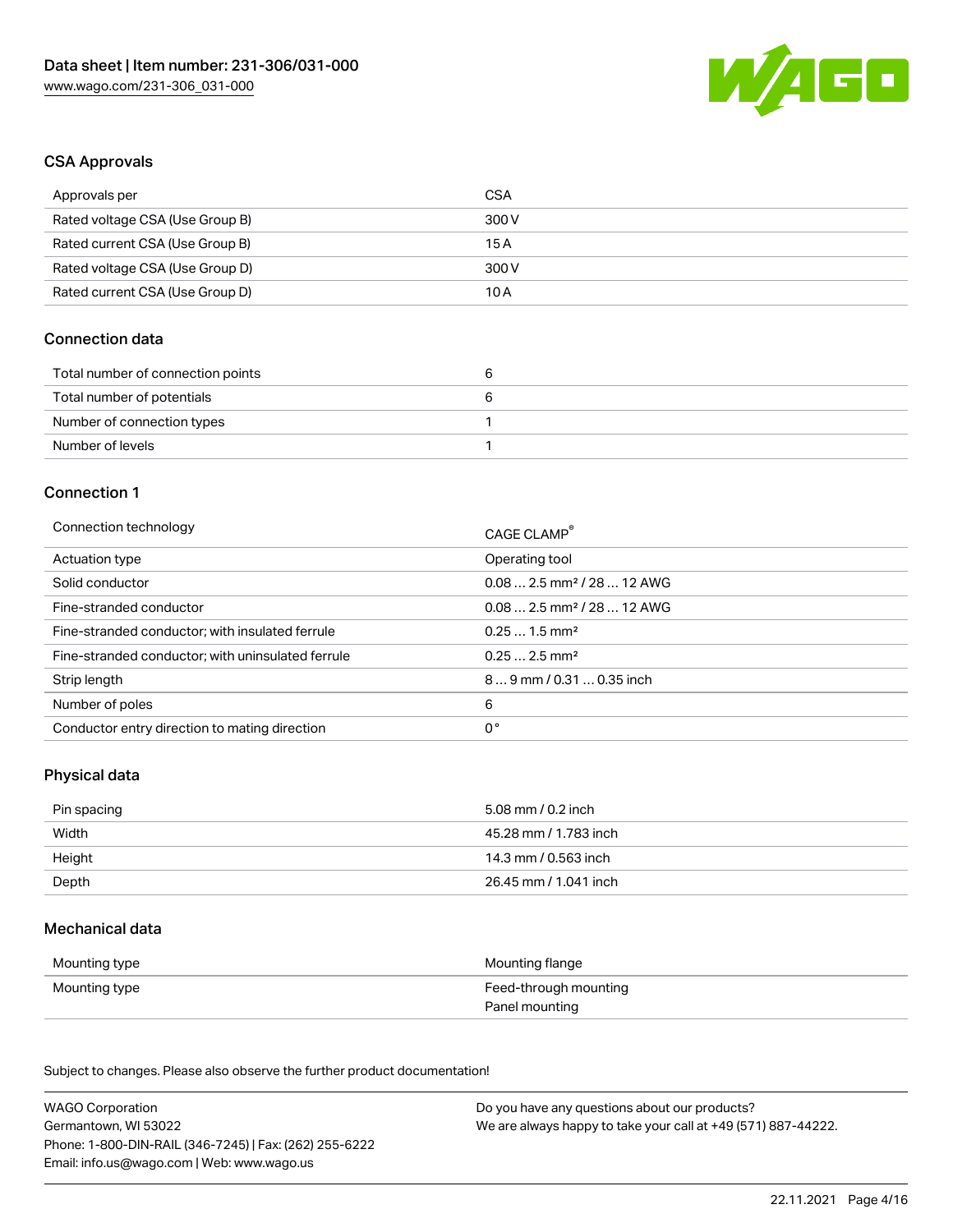

## Plug-in connection

| Contact type (pluggable connector) | Female connector/socket |
|------------------------------------|-------------------------|
| Connector (connection type)        | for conductor           |
| Mismating protection               | No.                     |
| Locking of plug-in connection      | Without                 |
|                                    |                         |

### Material data

| Color                       | orange                            |
|-----------------------------|-----------------------------------|
| Material group              |                                   |
| Insulation material         | Polyamide (PA66)                  |
| Flammability class per UL94 | V0                                |
| Clamping spring material    | Chrome nickel spring steel (CrNi) |
| Contact material            | Copper alloy                      |
| Contact plating             | tin-plated                        |
| Fire load                   | 0.18MJ                            |
| Weight                      | 11.8g                             |

## Environmental requirements

| Limit temperature range<br>and the contract of the contract of the contract of the contract of the contract of the contract of the contract of the contract of the contract of the contract of the contract of the contract of the contract of the contra | $-60+85 °C$ |  |
|-----------------------------------------------------------------------------------------------------------------------------------------------------------------------------------------------------------------------------------------------------------|-------------|--|
|-----------------------------------------------------------------------------------------------------------------------------------------------------------------------------------------------------------------------------------------------------------|-------------|--|

# Commercial data

| Product Group         | 3 (Multi Conn. System) |
|-----------------------|------------------------|
| PU (SPU)              | 50 Stück               |
| Packaging type        | box                    |
| Country of origin     | <b>DE</b>              |
| <b>GTIN</b>           | 4044918346917          |
| Customs tariff number | 8536694040             |

# Approvals / Certificates

#### Country specific Approvals

| Logo | Approval                               | <b>Additional Approval Text</b> | Certificate<br>name |
|------|----------------------------------------|---------------------------------|---------------------|
|      | CВ<br>DEKRA Certification B.V.         | IEC 61984                       | NL-39756            |
|      | <b>CSA</b><br>DEKRA Certification B.V. | C <sub>22.2</sub>               | 1466354             |

Subject to changes. Please also observe the further product documentation!

WAGO Corporation Germantown, WI 53022 Phone: 1-800-DIN-RAIL (346-7245) | Fax: (262) 255-6222 Email: info.us@wago.com | Web: www.wago.us Do you have any questions about our products? We are always happy to take your call at +49 (571) 887-44222.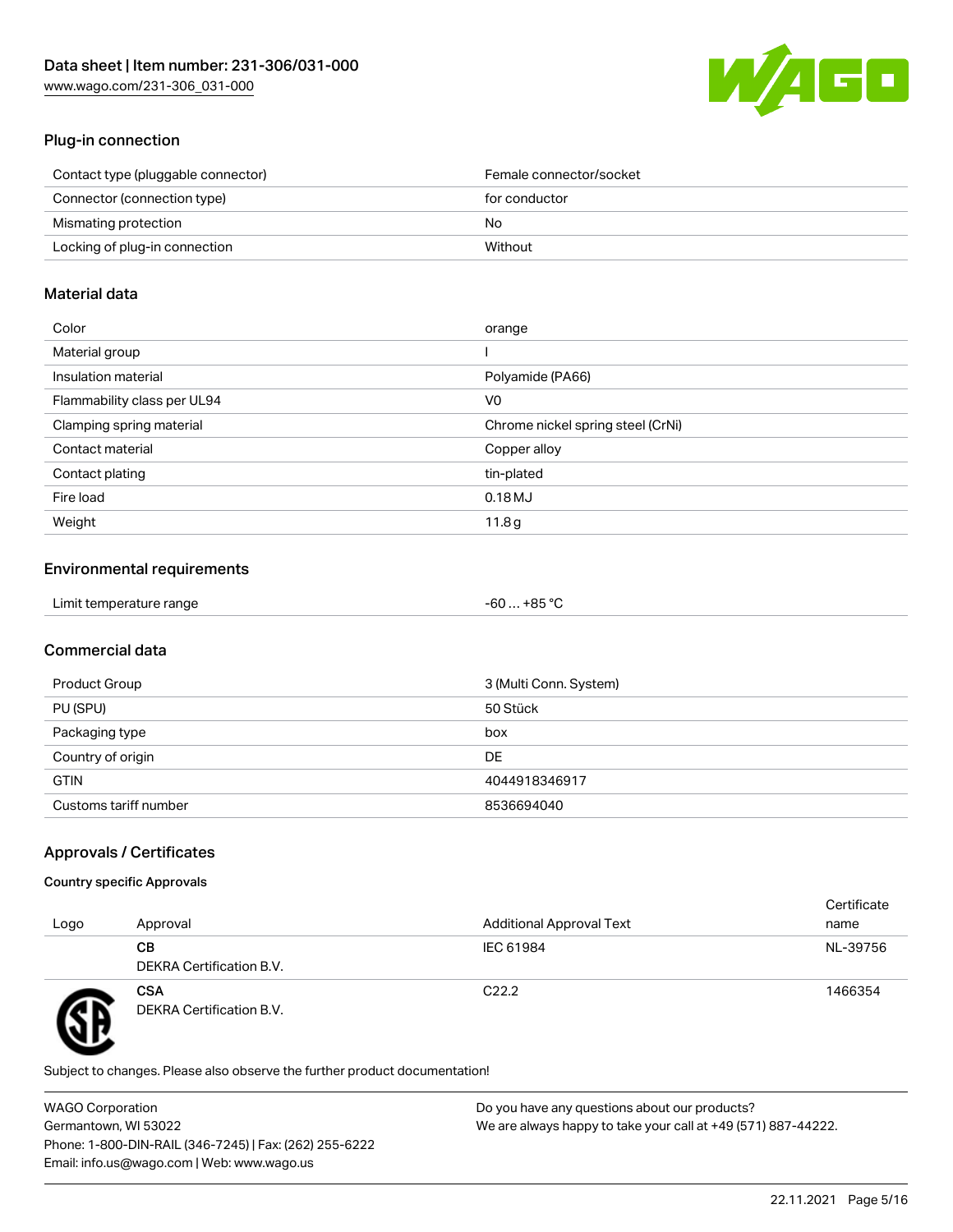

|      | <b>KEMA/KEUR</b>         | EN 61984 | 2190761.01 |
|------|--------------------------|----------|------------|
| KEMA | DEKRA Certification B.V. |          |            |

#### Ship Approvals

| Logo         | Approval                           | <b>Additional Approval Text</b> | Certificate<br>name               |
|--------------|------------------------------------|---------------------------------|-----------------------------------|
| <b>ROVED</b> | ABS<br>American Bureau of Shipping | $\overline{\phantom{0}}$        | $19-$<br>HG1869876-<br><b>PDA</b> |

#### UL-Approvals

|                            |                                                |                                 | Certificate |
|----------------------------|------------------------------------------------|---------------------------------|-------------|
| Logo                       | Approval                                       | <b>Additional Approval Text</b> | name        |
| $\boldsymbol{\mathcal{A}}$ | <b>cURus</b><br>Underwriters Laboratories Inc. | <b>UL 1059</b>                  | E45172      |
| D                          | UL<br>UL International Germany GmbH            | <b>UL 1977</b>                  | E45171      |

## Counterpart

| <b>Section</b> | Item no.231-636<br>Male connector; 6-pole; Pin spacing 5.08 mm; orange                                              | www.wago.com/231-636         |
|----------------|---------------------------------------------------------------------------------------------------------------------|------------------------------|
| $\mathbf{r}$   | Item no.231-336/001-000<br>Male header; 6-pole; THT; 1.0 x 1.0 mm solder pin; straight; pin spacing 5.08 mm; orange | www.wago.com/231-336/001-000 |
| S              | Item no.231-536/001-000<br>Male header; 6-pole; THT; 1.0 x 1.0 mm solder pin; angled; pin spacing 5.08 mm; orange   | www.wago.com/231-536/001-000 |
|                |                                                                                                                     |                              |

# Optional accessories

Testing accessories

Testing accessories

| <b>WAGO Corporation</b>                                | Do you have any questions about our products?                 |
|--------------------------------------------------------|---------------------------------------------------------------|
| Germantown, WI 53022                                   | We are always happy to take your call at +49 (571) 887-44222. |
| Phone: 1-800-DIN-RAIL (346-7245)   Fax: (262) 255-6222 |                                                               |
| Email: info.us@wago.com   Web: www.wago.us             |                                                               |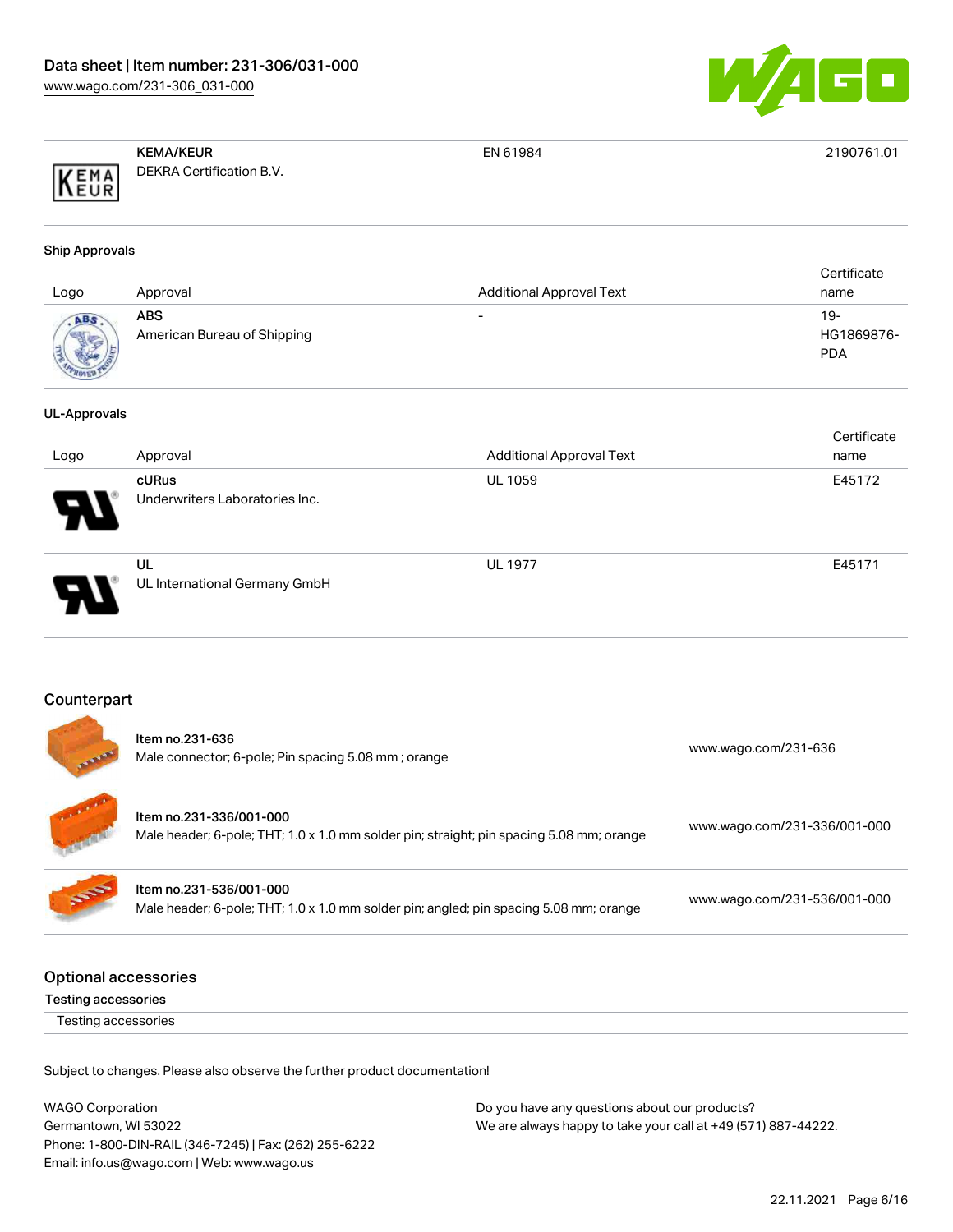C

[www.wago.com/210-136](http://www.wago.com/210-136)



Item no.: 210-136 Test plug; 2 mm Ø; with 500 mm cable

|                       | Item no.: 231-661<br>Test plugs for female connectors; for 5 mm and 5.08 mm pin spacing; 2,50 mm <sup>2</sup> ; light gray | www.wago.com/231-661 |
|-----------------------|----------------------------------------------------------------------------------------------------------------------------|----------------------|
| <b>Strain relief</b>  |                                                                                                                            |                      |
| Strain relief housing |                                                                                                                            |                      |
|                       | Item no.: 232-636<br>Strain relief housing; orange                                                                         | www.wago.com/232-636 |
| Cover                 |                                                                                                                            |                      |
| Cover                 |                                                                                                                            |                      |
|                       | Item no.: 231-669<br>Lockout caps; for covering unused clamping units; orange                                              | www.wago.com/231-669 |
| Jumpers               |                                                                                                                            |                      |
| Jumper                |                                                                                                                            |                      |
|                       | Item no.: 231-905<br>Jumper; for conductor entry; 5-way; insulated; gray                                                   | www.wago.com/231-905 |
|                       | Item no.: 231-903<br>Jumper; for conductor entry; 3-way; insulated; gray                                                   | www.wago.com/231-903 |
|                       | Item no.: 231-907<br>Jumper; for conductor entry; 7-way; insulated; gray                                                   | www.wago.com/231-907 |
|                       | Item no.: 231-910<br>Jumper; for conductor entry; 10-way; insulated; gray                                                  | www.wago.com/231-910 |
|                       | Item no.: 231-902<br>Jumper; for conductor entry; 2-way; insulated; gray                                                   | www.wago.com/231-902 |
| <b>Ferrules</b>       |                                                                                                                            |                      |
| Ferrule               |                                                                                                                            |                      |
|                       | Item no.: 216-101<br>Ferrule; Sleeve for 0.5 mm <sup>2</sup> / AWG 22; uninsulated; electro-tin plated; silver-colored     | www.wago.com/216-101 |
|                       | Item no.: 216-104<br>Ferrule; Sleeve for 1.5 mm <sup>2</sup> / AWG 16; uninsulated; electro-tin plated; silver-colored     | www.wago.com/216-104 |
| Ī                     | Item no.: 216-106<br>Ferrule; Sleeve for 2.5 mm <sup>2</sup> / AWG 14; uninsulated; electro-tin plated; silver-colored     | www.wago.com/216-106 |
| ł                     | Item no.: 216-102<br>Ferrule; Sleeve for 0.75 mm <sup>2</sup> / AWG 20; uninsulated; electro-tin plated; silver-colored    | www.wago.com/216-102 |
| ł                     | Item no.: 216-103                                                                                                          | www.wago.com/216-103 |
|                       | Subject to changes. Please also observe the further product documentation!                                                 |                      |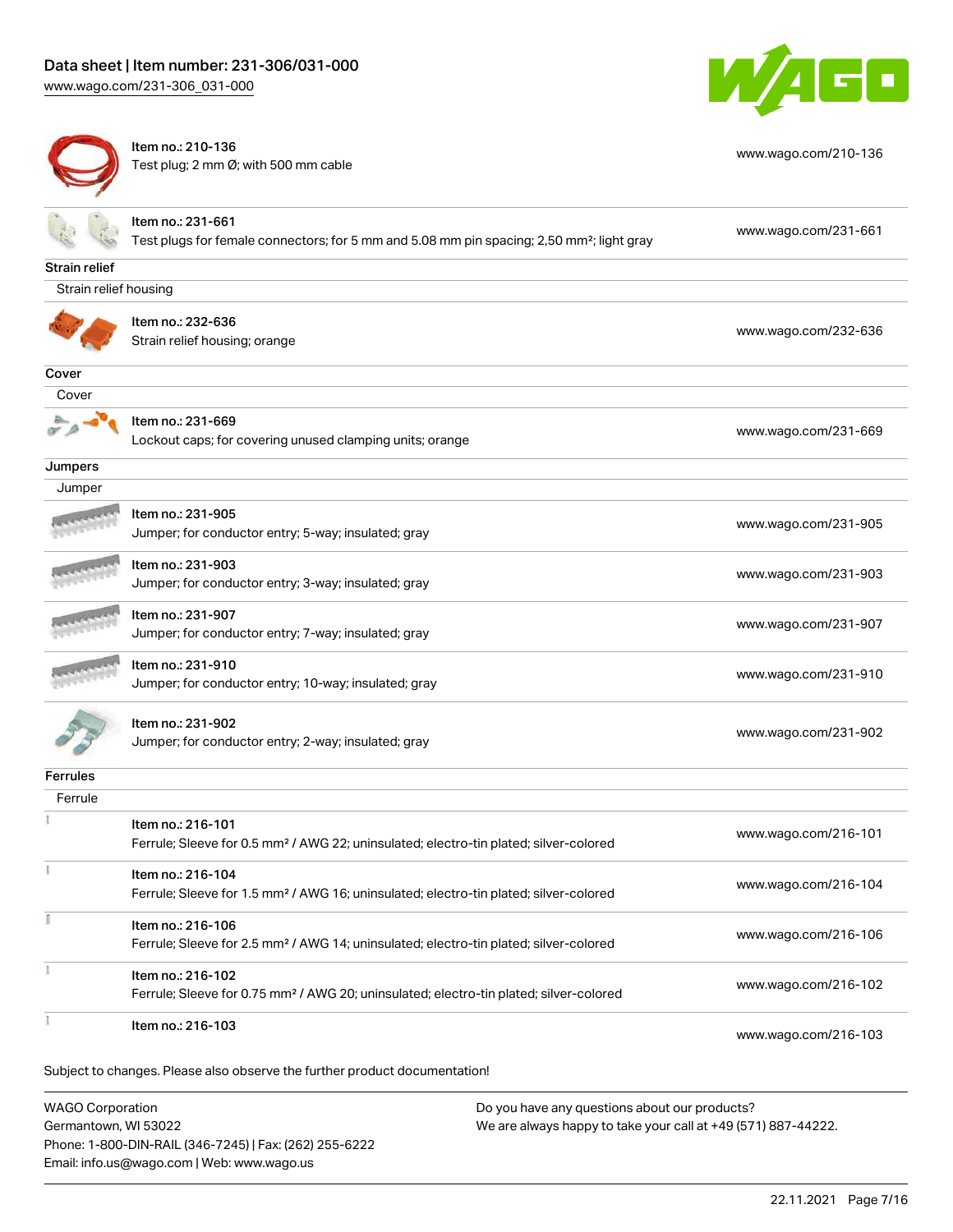# Data sheet | Item number: 231-306/031-000

[www.wago.com/231-306\\_031-000](http://www.wago.com/231-306_031-000)



|    | Ferrule; Sleeve for 1 mm <sup>2</sup> / AWG 18; uninsulated; electro-tin plated                                                                                                                   |                      |
|----|---------------------------------------------------------------------------------------------------------------------------------------------------------------------------------------------------|----------------------|
| Î. | Item no.: 216-123<br>Ferrule; Sleeve for 1 mm <sup>2</sup> / AWG 18; uninsulated; electro-tin plated; silver-colored                                                                              | www.wago.com/216-123 |
| Î. | Item no.: 216-122<br>Ferrule; Sleeve for 0.75 mm <sup>2</sup> / AWG 20; uninsulated; electro-tin plated; silver-colored                                                                           | www.wago.com/216-122 |
|    | Item no.: 216-124<br>Ferrule; Sleeve for 1.5 mm <sup>2</sup> / AWG 16; uninsulated; electro-tin plated                                                                                            | www.wago.com/216-124 |
|    | Item no.: 216-142<br>Ferrule; Sleeve for 0.75 mm <sup>2</sup> / 18 AWG; uninsulated; electro-tin plated; electrolytic copper; gastight<br>crimped; acc. to DIN 46228, Part 1/08.92                | www.wago.com/216-142 |
|    | Item no.: 216-132<br>Ferrule; Sleeve for 0.34 mm <sup>2</sup> / AWG 24; uninsulated; electro-tin plated                                                                                           | www.wago.com/216-132 |
| i. | Item no.: 216-121<br>Ferrule; Sleeve for 0.5 mm <sup>2</sup> / AWG 22; uninsulated; electro-tin plated; silver-colored                                                                            | www.wago.com/216-121 |
|    | Item no.: 216-143<br>Ferrule; Sleeve for 1 mm <sup>2</sup> / AWG 18; uninsulated; electro-tin plated; electrolytic copper; gastight<br>crimped; acc. to DIN 46228, Part 1/08.92                   | www.wago.com/216-143 |
| ĵ. | Item no.: 216-131<br>Ferrule; Sleeve for 0.25 mm <sup>2</sup> / AWG 24; uninsulated; electro-tin plated; silver-colored                                                                           | www.wago.com/216-131 |
|    | Item no.: 216-141<br>Ferrule; Sleeve for 0.5 mm <sup>2</sup> / 20 AWG; uninsulated; electro-tin plated; electrolytic copper; gastight<br>crimped; acc. to DIN 46228, Part 1/08.92                 | www.wago.com/216-141 |
| J. | Item no.: 216-152<br>Ferrule; Sleeve for 0.34 mm <sup>2</sup> / AWG 24; uninsulated; electro-tin plated                                                                                           | www.wago.com/216-152 |
|    | Item no.: 216-203<br>Ferrule; Sleeve for 1 mm <sup>2</sup> / AWG 18; insulated; electro-tin plated; red                                                                                           | www.wago.com/216-203 |
|    | Item no.: 216-202<br>Ferrule; Sleeve for 0.75 mm <sup>2</sup> / 18 AWG; insulated; electro-tin plated; gray                                                                                       | www.wago.com/216-202 |
| x  | Item no.: 216-151<br>Ferrule; Sleeve for 0.25 mm <sup>2</sup> / AWG 24; uninsulated; electro-tin plated                                                                                           | www.wago.com/216-151 |
| 1  | Item no.: 216-204<br>Ferrule; Sleeve for 1.5 mm <sup>2</sup> / AWG 16; insulated; electro-tin plated; black                                                                                       | www.wago.com/216-204 |
|    | Item no.: 216-144<br>Ferrule; Sleeve for 1.5 mm <sup>2</sup> / AWG 16; uninsulated; electro-tin plated; electrolytic copper; gastight<br>crimped; acc. to DIN 46228, Part 1/08.92; silver-colored | www.wago.com/216-144 |
|    | Item no.: 216-201<br>Ferrule; Sleeve for 0.5 mm <sup>2</sup> / 20 AWG; insulated; electro-tin plated; white                                                                                       | www.wago.com/216-201 |
|    | Item no.: 216-223<br>Ferrule; Sleeve for 1 mm <sup>2</sup> / AWG 18; insulated; electro-tin plated; red                                                                                           | www.wago.com/216-223 |

| <b>WAGO Corporation</b>                                | Do you have any questions about our products?                 |
|--------------------------------------------------------|---------------------------------------------------------------|
| Germantown, WI 53022                                   | We are always happy to take your call at +49 (571) 887-44222. |
| Phone: 1-800-DIN-RAIL (346-7245)   Fax: (262) 255-6222 |                                                               |
| Email: info.us@wago.com   Web: www.wago.us             |                                                               |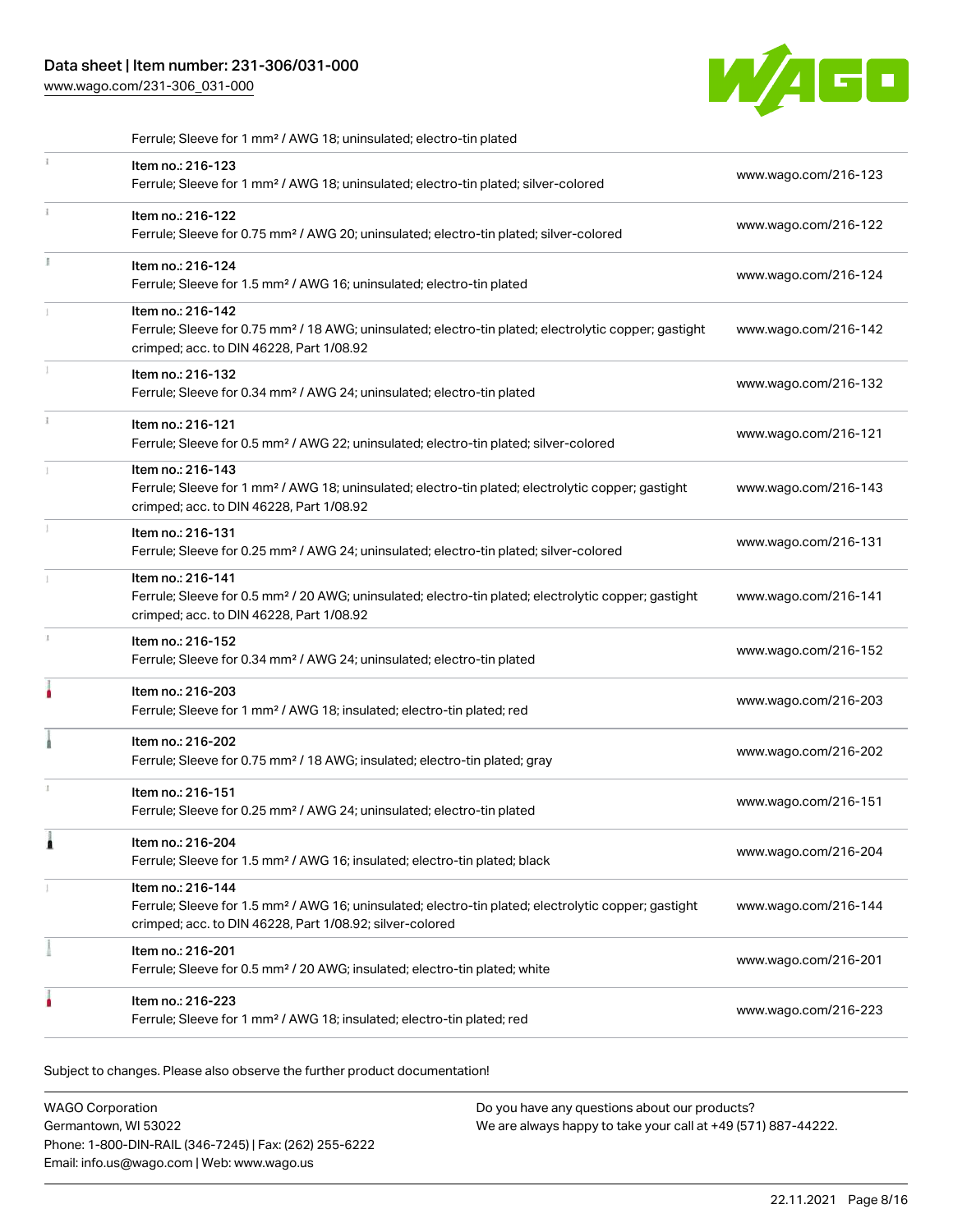# Data sheet | Item number: 231-306/031-000

[www.wago.com/231-306\\_031-000](http://www.wago.com/231-306_031-000)



| <b>WAGO Corporation</b>    |                                                                                                                                                                                                         | Do you have any questions about our products? |  |  |
|----------------------------|---------------------------------------------------------------------------------------------------------------------------------------------------------------------------------------------------------|-----------------------------------------------|--|--|
|                            | Subject to changes. Please also observe the further product documentation!                                                                                                                              |                                               |  |  |
|                            | Item no.: 210-331/508-103<br>Marking strips; as a DIN A4 sheet; MARKED; 1-12 (200x); Height of marker strip: 2.3 mm/0.091 in; Strip<br>length 182 mm; Horizontal marking; Self-adhesive; white          | www.wago.com/210-331<br>/508-103              |  |  |
| Marking strip              |                                                                                                                                                                                                         |                                               |  |  |
| <b>Marking accessories</b> |                                                                                                                                                                                                         |                                               |  |  |
| ٠                          | Item no.: 216-302<br>Ferrule; Sleeve for 0.34 mm <sup>2</sup> / 22 AWG; insulated; electro-tin plated; light turquoise                                                                                  | www.wago.com/216-302                          |  |  |
|                            | Item no.: 216-322<br>Ferrule; Sleeve for 0.34 mm <sup>2</sup> / 22 AWG; insulated; electro-tin plated; green                                                                                            | www.wago.com/216-322                          |  |  |
|                            | Item no.: 216-321<br>Ferrule; Sleeve for 0.25 mm <sup>2</sup> / AWG 24; insulated; electro-tin plated; yellow                                                                                           | www.wago.com/216-321                          |  |  |
|                            | Item no.: 216-301<br>Ferrule; Sleeve for 0.25 mm <sup>2</sup> / AWG 24; insulated; electro-tin plated; yellow                                                                                           | www.wago.com/216-301                          |  |  |
|                            | Item no.: 216-262<br>Ferrule; Sleeve for 0.75 mm <sup>2</sup> / 18 AWG; insulated; electro-tin plated; electrolytic copper; gastight<br>crimped; acc. to DIN 46228, Part 4/09.90; gray                  | www.wago.com/216-262                          |  |  |
| 1                          | Item no.: 216-284<br>Ferrule; Sleeve for 1.5 mm <sup>2</sup> / AWG 16; insulated; electro-tin plated; electrolytic copper; gastight<br>crimped; acc. to DIN 46228, Part 4/09.90; black                  | www.wago.com/216-284                          |  |  |
| Â                          | Item no.: 216-264<br>Ferrule; Sleeve for 1.5 mm <sup>2</sup> / AWG 16; insulated; electro-tin plated; electrolytic copper; gastight<br>crimped; acc. to DIN 46228, Part 4/09.90; black                  | www.wago.com/216-264                          |  |  |
|                            | Item no.: 216-263<br>Ferrule; Sleeve for 1 mm <sup>2</sup> / AWG 18; insulated; electro-tin plated; electrolytic copper; gastight crimped; www.wago.com/216-263<br>acc. to DIN 46228, Part 4/09.90; red |                                               |  |  |
| 1                          | Item no.: 216-244<br>Ferrule; Sleeve for 1.5 mm <sup>2</sup> / AWG 16; insulated; electro-tin plated; electrolytic copper; gastight<br>crimped; acc. to DIN 46228, Part 4/09.90; black                  | www.wago.com/216-244                          |  |  |
|                            | Item no.: 216-243<br>Ferrule; Sleeve for 1 mm <sup>2</sup> / AWG 18; insulated; electro-tin plated; electrolytic copper; gastight crimped; www.wago.com/216-243<br>acc. to DIN 46228, Part 4/09.90; red |                                               |  |  |
| Â                          | Item no.: 216-224<br>Ferrule; Sleeve for 1.5 mm <sup>2</sup> / AWG 16; insulated; electro-tin plated; black                                                                                             | www.wago.com/216-224                          |  |  |
|                            | Item no.: 216-221<br>Ferrule; Sleeve for 0.5 mm <sup>2</sup> / 20 AWG; insulated; electro-tin plated; white                                                                                             | www.wago.com/216-221                          |  |  |
|                            | Item no.: 216-222<br>Ferrule; Sleeve for 0.75 mm <sup>2</sup> / 18 AWG; insulated; electro-tin plated; gray                                                                                             | www.wago.com/216-222                          |  |  |
|                            | Item no.: 216-242<br>Ferrule; Sleeve for 0.75 mm <sup>2</sup> / 18 AWG; insulated; electro-tin plated; electrolytic copper; gastight<br>crimped; acc. to DIN 46228, Part 4/09.90; gray                  | www.wago.com/216-242                          |  |  |
|                            | Item no.: 216-241<br>Ferrule; Sleeve for 0.5 mm <sup>2</sup> / 20 AWG; insulated; electro-tin plated; electrolytic copper; gastight<br>crimped; acc. to DIN 46228, Part 4/09.90; white                  | www.wago.com/216-241                          |  |  |

Germantown, WI 53022 Phone: 1-800-DIN-RAIL (346-7245) | Fax: (262) 255-6222 Email: info.us@wago.com | Web: www.wago.us

We are always happy to take your call at +49 (571) 887-44222.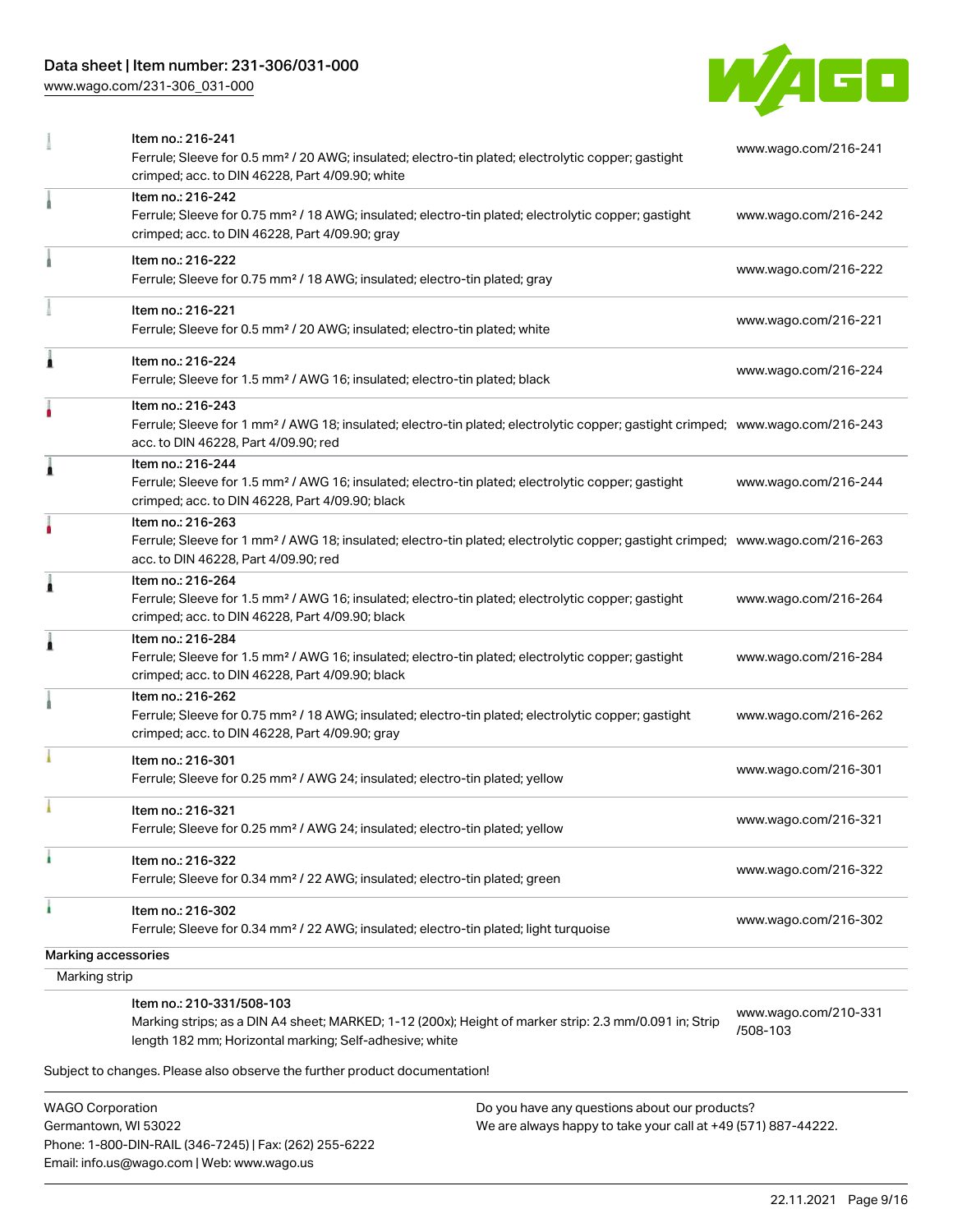[www.wago.com/231-306\\_031-000](http://www.wago.com/231-306_031-000)



|                | Item no.: 210-331/508-104<br>Marking strips; as a DIN A4 sheet; MARKED; 13-24 (200x); Height of marker strip: 2.3 mm/0.091 in; Strip<br>length 182 mm; Horizontal marking; Self-adhesive; white | www.wago.com/210-331<br>/508-104 |
|----------------|-------------------------------------------------------------------------------------------------------------------------------------------------------------------------------------------------|----------------------------------|
|                | Item no.: 210-332/508-202<br>Marking strips; as a DIN A4 sheet; MARKED; 1-16 (160x); Height of marker strip: 3 mm; Strip length 182<br>mm; Horizontal marking; Self-adhesive; white             | www.wago.com/210-332<br>/508-202 |
|                | Item no.: 210-332/508-204<br>Marking strips; as a DIN A4 sheet; MARKED; 17-32 (160x); Height of marker strip: 3 mm; Strip length<br>182 mm; Horizontal marking; Self-adhesive; white            | www.wago.com/210-332<br>/508-204 |
|                | Item no.: 210-332/508-206<br>Marking strips; as a DIN A4 sheet; MARKED; 33-48 (160x); Height of marker strip: 3 mm; Strip length<br>182 mm; Horizontal marking; Self-adhesive; white            | www.wago.com/210-332<br>/508-206 |
|                | Item no.: 210-332/508-205<br>Marking strips; as a DIN A4 sheet; MARKED; 1-32 (80x); Height of marker strip: 3 mm; Strip length 182<br>mm; Horizontal marking; Self-adhesive; white              | www.wago.com/210-332<br>/508-205 |
| <b>Tools</b>   |                                                                                                                                                                                                 |                                  |
| Operating tool |                                                                                                                                                                                                 |                                  |
|                | Item no.: 209-130<br>Operating tool; suitable for 264, 280 and 281 Series; 1-way; of insulating material; white                                                                                 | www.wago.com/209-130             |
|                | Item no.: 209-132<br>Operating tool; for connecting comb-style jumper bar; 2-way; of insulating material                                                                                        | www.wago.com/209-132             |
|                | Item no.: 231-159<br>Operating tool; natural                                                                                                                                                    | www.wago.com/231-159             |
|                | Item no.: 231-231<br>Combination operating tool; red                                                                                                                                            | www.wago.com/231-231             |
|                | Item no.: 210-657<br>Operating tool; Blade: 3.5 x 0.5 mm; with a partially insulated shaft; short; multicoloured                                                                                | www.wago.com/210-657             |
|                | Item no.: 210-720<br>Operating tool; Blade: 3.5 x 0.5 mm; with a partially insulated shaft; multicoloured                                                                                       | www.wago.com/210-720             |
|                | Item no.: 231-131<br>Operating tool; made of insulating material; 1-way; loose; white                                                                                                           | www.wago.com/231-131             |
|                | Item no.: 231-291<br>Operating tool; made of insulating material; 1-way; loose; red                                                                                                             | www.wago.com/231-291             |
|                | Item no.: 280-432<br>Operating tool; made of insulating material; 2-way; white                                                                                                                  | www.wago.com/280-432             |
|                |                                                                                                                                                                                                 |                                  |

Subject to changes. Please also observe the further product documentation!

WAGO Corporation Germantown, WI 53022 Phone: 1-800-DIN-RAIL (346-7245) | Fax: (262) 255-6222 Email: info.us@wago.com | Web: www.wago.us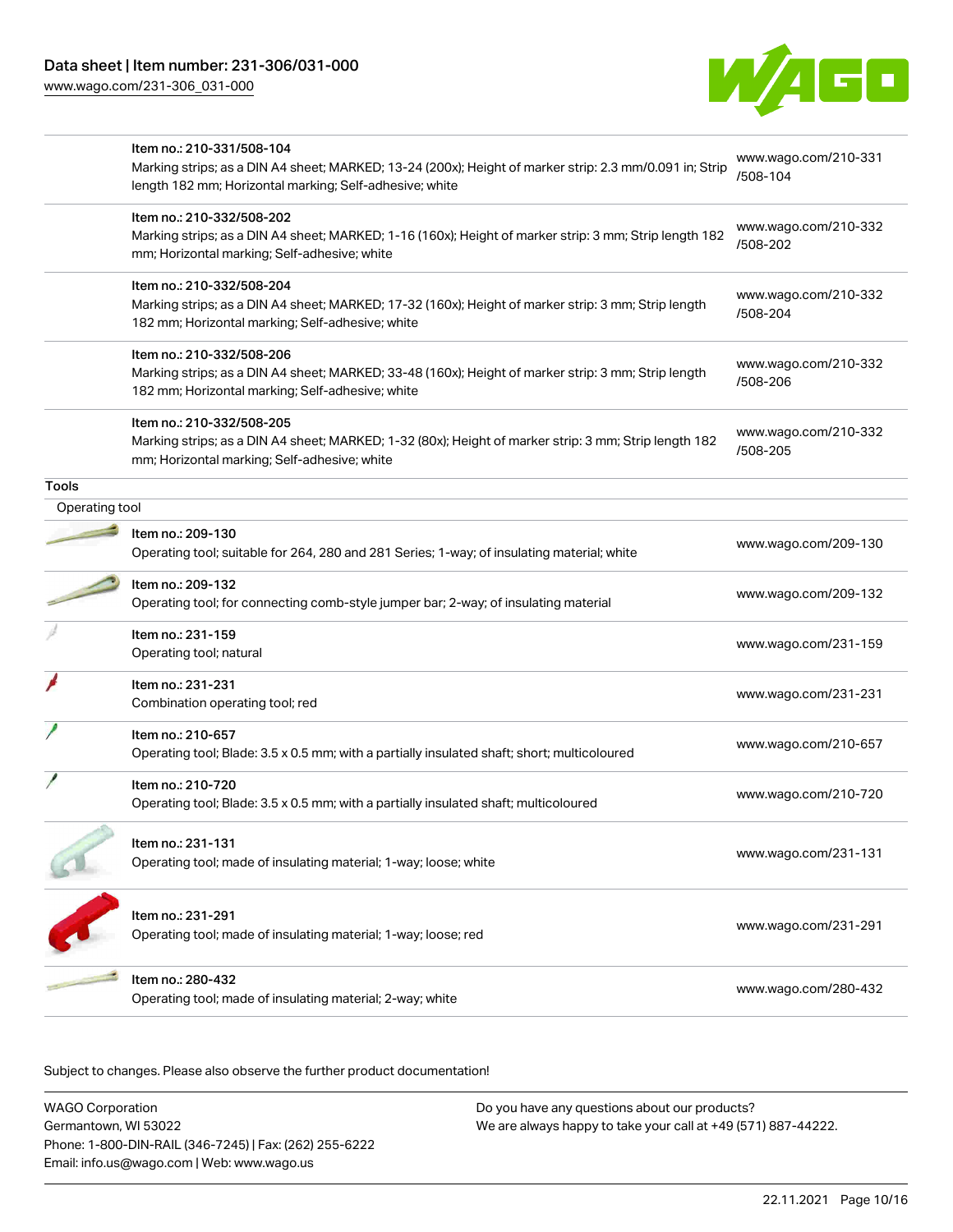# Data sheet | Item number: 231-306/031-000

[www.wago.com/231-306\\_031-000](http://www.wago.com/231-306_031-000)



|                      | Item no.: 280-434<br>Operating tool; made of insulating material; 4-way                         | www.wago.com/280-434 |
|----------------------|-------------------------------------------------------------------------------------------------|----------------------|
|                      | Item no.: 280-437<br>Operating tool; made of insulating material; 7-way                         | www.wago.com/280-437 |
|                      | Item no.: 280-440<br>Operating tool; made of insulating material; 10-way                        | www.wago.com/280-440 |
|                      | Item no.: 280-435<br>Operating tool; made of insulating material; 5-way; gray                   | www.wago.com/280-435 |
|                      | Item no.: 280-436<br>Operating tool; made of insulating material; 6-way                         | www.wago.com/280-436 |
|                      | Item no.: 280-438<br>Operating tool; made of insulating material; 8-way                         | www.wago.com/280-438 |
|                      | Item no.: 280-433<br>Operating tool; made of insulating material; 3-way                         | www.wago.com/280-433 |
| Insulations stops    |                                                                                                 |                      |
| Insulation stop      |                                                                                                 |                      |
| $\sim$               | Item no.: 231-672<br>Insulation stop; 0.75 - 1 mm <sup>2</sup> ; dark gray                      | www.wago.com/231-672 |
|                      | Item no.: 231-670<br>Insulation stop; 0.08-0.2 mm <sup>2</sup> / 0.2 mm <sup>2</sup> "s"; white | www.wago.com/231-670 |
| TEEL                 | Item no.: 231-671<br>Insulation stop; 0.25 - 0.5 mm <sup>2</sup> ; light gray                   | www.wago.com/231-671 |
| Mounting             |                                                                                                 |                      |
| Mounting accessories |                                                                                                 |                      |
|                      | Item no.: 209-147<br>Self-tapping screw                                                         | www.wago.com/209-147 |
|                      | Item no.: 231-194<br>Self-tapping screw; B 2.2x13, fixing hole 1.8 mm Ø                         | www.wago.com/231-194 |
| 33-                  | Item no.: 231-195<br>Screw with nut; M2x12; for fixing element                                  | www.wago.com/231-195 |
|                      | Item no.: 231-295<br>Screw with nut                                                             | www.wago.com/231-295 |
|                      |                                                                                                 |                      |

Subject to changes. Please also observe the further product documentation! Downloads

WAGO Corporation Germantown, WI 53022 Phone: 1-800-DIN-RAIL (346-7245) | Fax: (262) 255-6222 Email: info.us@wago.com | Web: www.wago.us Do you have any questions about our products? We are always happy to take your call at +49 (571) 887-44222.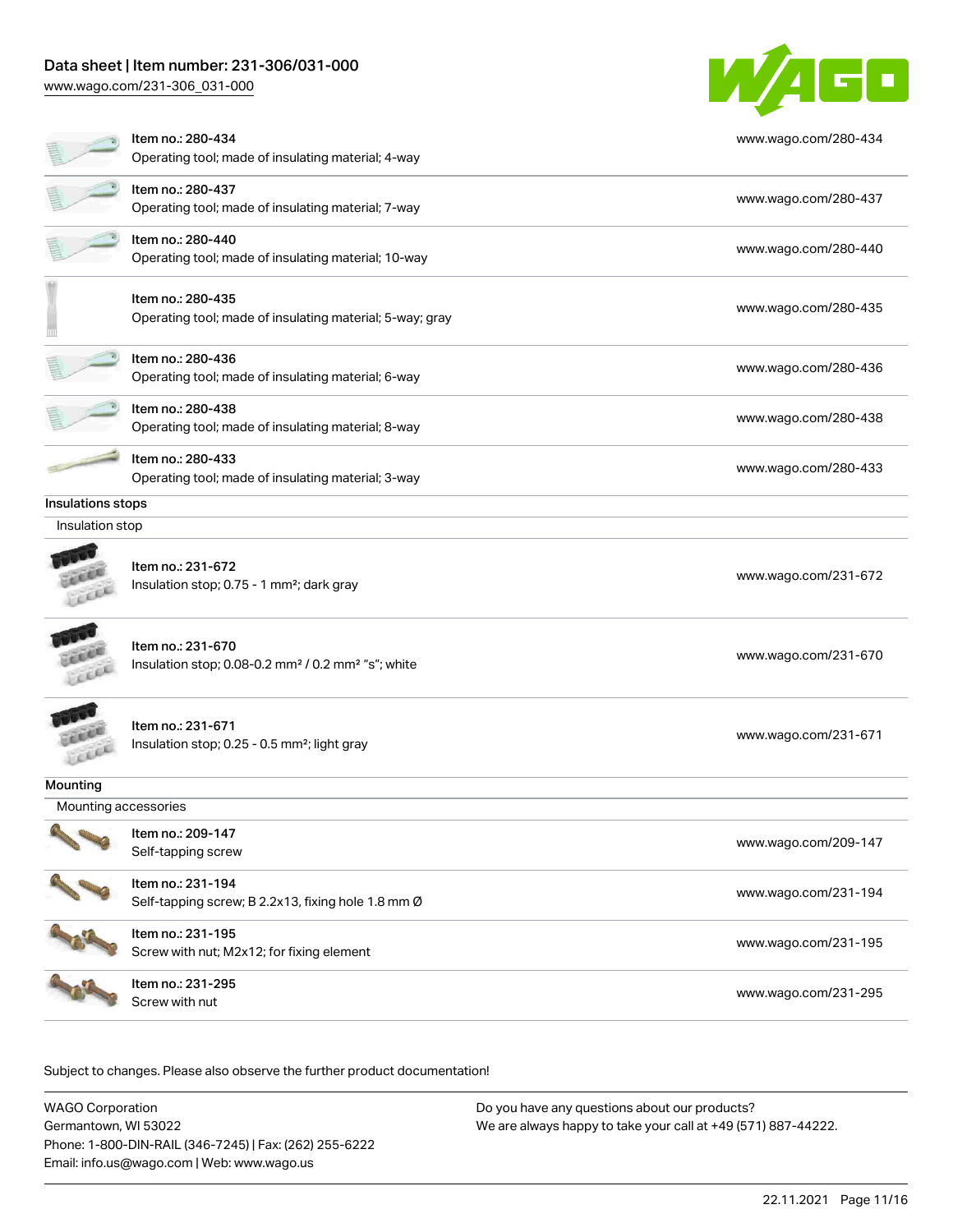

# Downloads **Documentation**

| <b>Additional Information</b>                                                      |            |               |                                    |
|------------------------------------------------------------------------------------|------------|---------------|------------------------------------|
| Technical explanations                                                             | 2019 Apr 3 | pdf<br>2.0 MB | Download                           |
|                                                                                    |            |               |                                    |
| <b>CAD files</b>                                                                   |            |               |                                    |
| CAD data                                                                           |            |               |                                    |
| 2D/3D Models 231-306/031-000                                                       |            | <b>URL</b>    | Download                           |
| <b>CAE</b> data                                                                    |            |               |                                    |
| EPLAN Data Portal 231-306/031-000                                                  |            | <b>URL</b>    | Download                           |
| EPLAN Data Portal 231-306/031-000                                                  |            | <b>URL</b>    | Download                           |
| ZUKEN Portal 231-306/031-000                                                       |            | <b>URL</b>    | Download                           |
| <b>Environmental Product Compliance</b>                                            |            |               |                                    |
| <b>Compliance Search</b>                                                           |            |               |                                    |
| $F: \mathbb{R} \cup \mathbb{R} \cup \mathbb{R} \cup \mathbb{R}$ is an analogue and |            | $\mathbf{F}$  | $\sim$ $\sim$ $\sim$ $\sim$ $\sim$ |

Environmental Product Compliance 231-306/031-000 1-conductor female connector; CAGE CLAMP®; 2.5 mm²; Pin spacing 5.08 mm; 6 pole; clamping collar; 2,50 mm²; orange URL [Download](https://www.wago.com/global/d/ComplianceLinkMediaContainer_231-306_031-000)

#### Installation Notes

Subject to changes. Please also observe the further product documentation!

WAGO Corporation Germantown, WI 53022 Phone: 1-800-DIN-RAIL (346-7245) | Fax: (262) 255-6222 Email: info.us@wago.com | Web: www.wago.us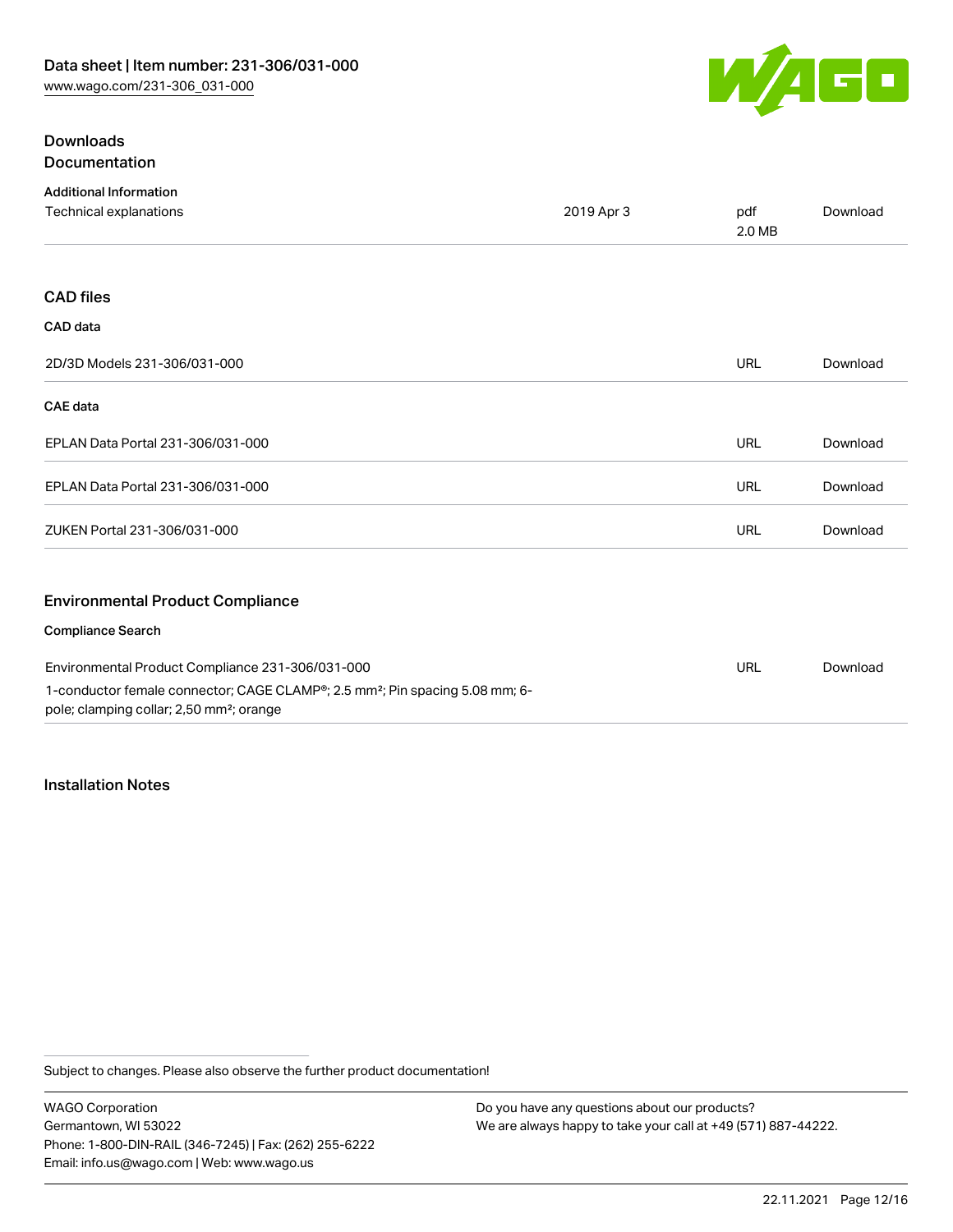

Female connectors with mounting flanges can be used as PCB through-panel connectors – conductor termination parallel to CAGE CLAMP® actuation.

PCB female connectors with mounting flanges can be used as through-panel connectors for external wiring.

16-pole female connector with mounting flanges in a 19" rack – conductor termination parallel to CAGE CLAMP® actuation

Subject to changes. Please also observe the further product documentation!

WAGO Corporation Germantown, WI 53022 Phone: 1-800-DIN-RAIL (346-7245) | Fax: (262) 255-6222 Email: info.us@wago.com | Web: www.wago.us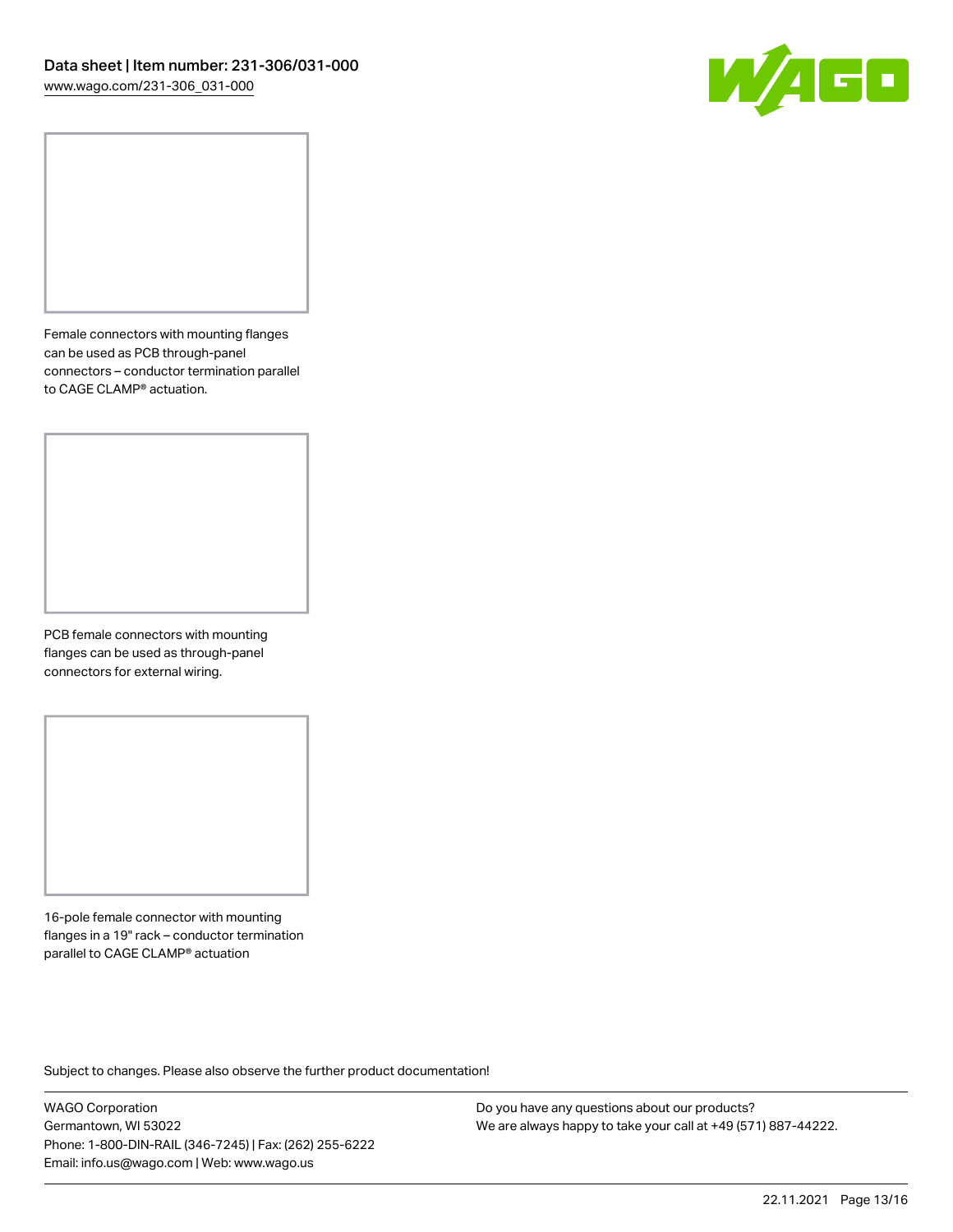



Inserting a conductor via 3.5 mm screwdriver – CAGE CLAMP® actuation parallel to conductor entry.



Inserting a conductor via 3.5 mm screwdriver – CAGE CLAMP® actuation perpendicular to conductor entry.



Inserting a conductor into CAGE CLAMP® unit via operating lever (231-291).



Inserting a conductor via operating tool.



Coding a female connector by removing coding finger(s).

Subject to changes. Please also observe the further product documentation!

WAGO Corporation Germantown, WI 53022 Phone: 1-800-DIN-RAIL (346-7245) | Fax: (262) 255-6222 Email: info.us@wago.com | Web: www.wago.us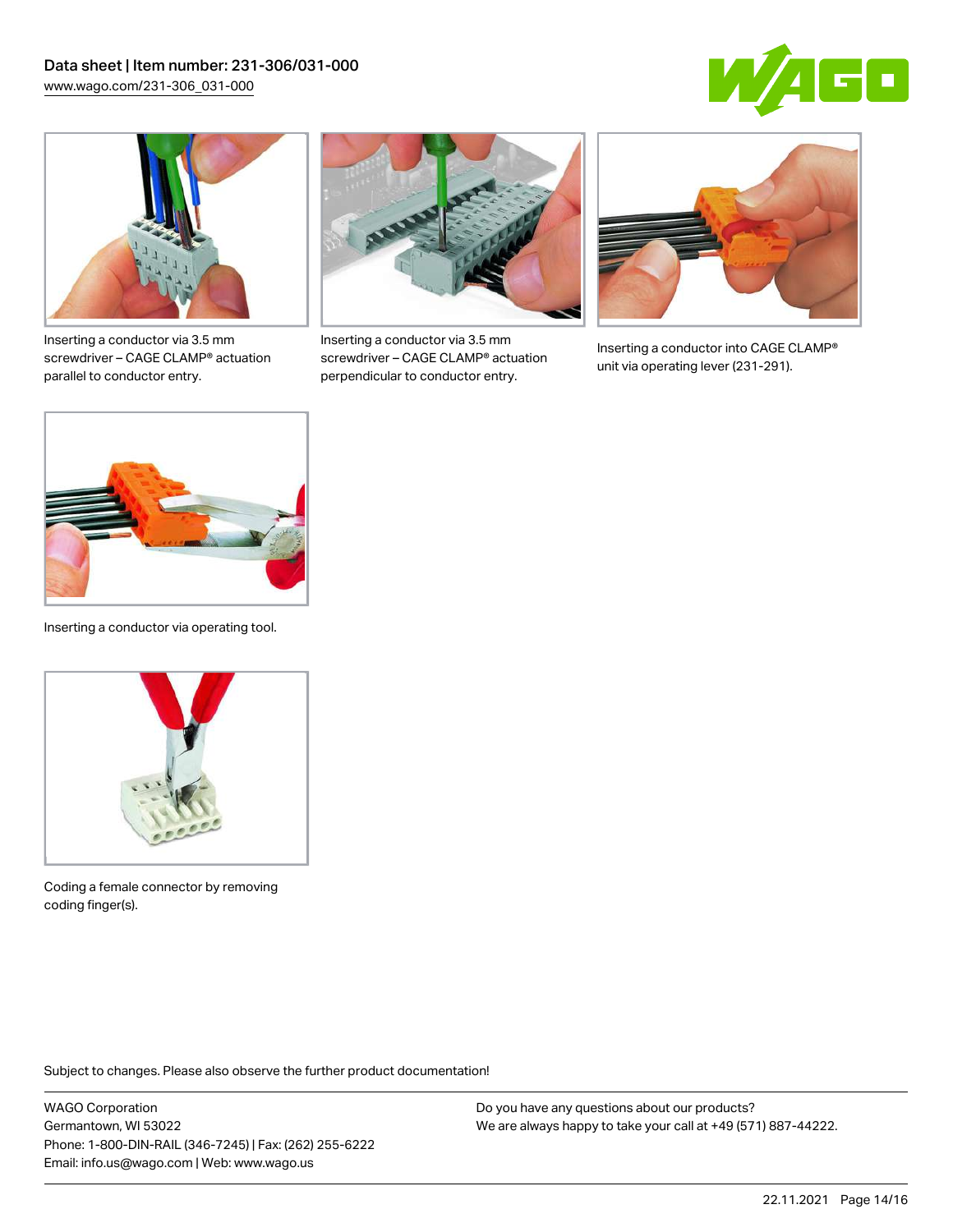



Testing – female connector with CAGE CLAMP®

Integrated test ports for testing perpendicular to conductor entry via 2 or 2.3 mm Ø test plug

Installation



Male connector with strain relief plate



Strain relief housing shown with a male connector equipped with CAGE CLAMP®

Marking

Subject to changes. Please also observe the further product documentation!

WAGO Corporation Germantown, WI 53022 Phone: 1-800-DIN-RAIL (346-7245) | Fax: (262) 255-6222 Email: info.us@wago.com | Web: www.wago.us